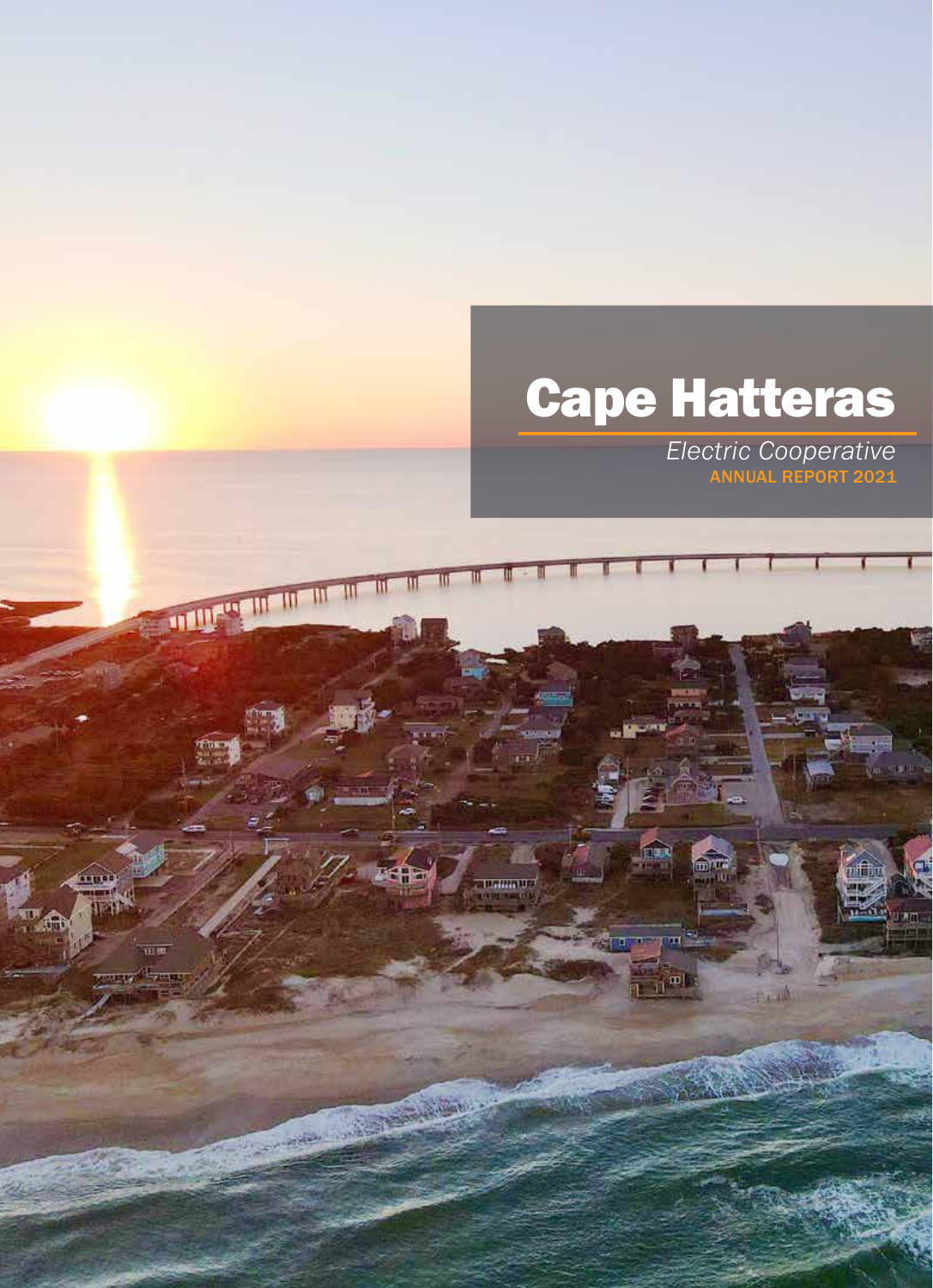

ape Hatteras Electric Cooperative takes pride in being a community-focused organization. We are pleased to share this 2021 annual report and to provide information about the operational and financial health of CHEC, your trusted energy partner.

#### Safety

The safety of employees, members and visitors is always CHEC's top priority. The new year brought hope in the face of the Covid-19 pandemic in that two vaccines received emergency use authorization from the FDA. Knowing the health of our workforce has a direct impact on reliability and member service, we proactively reached out to Dare County DHHS and were included in an early vaccination group. To date, 75% of CHEC employees have been vaccinated versus the North Carolina average of 58.43%.

We had another successful year with zero recordable accidents or worker's compensation claims. A worker's compensation audit resulted in a 26.5% reduction in premiums. Lastly, we participated in a safety lab with our insurer, Federated Rural Electric Insurance Exchange (FREIE), and the other 25 North Carolina electric distribution cooperatives. During this lab, CHEC was identified as one of only six high-performing cooperatives in the state. A highperforming cooperative is one that maintains an OSHA metric of Days Away, Restriction and Transfer Rate (DART) rate of less than 1.5.

#### The Electric System

In 2021, the number of electric services on Hatteras Island grew slightly by 0.9% over 2020. Significantly higher visitation resulted in an overall increase in energy use by 11%. The peak demand for Hatteras Island decreased slightly to 39.8 megawatts (MW) in July 2021. This is compared to the previous year's peak, of 40.6 MW in July 2020. CHEC continued to utilize conservation voltage reduction (CVR) during periods of peak energy use to reduce voltage within acceptable levels, reducing demand charges on the cooperative's wholesale power cost. CVR reduces member's demand and energy use without impacting their comfort.

Milder temperatures combined with CVR and thermostat controls were responsible for the lower summer demand. However, increasing numbers of year-round residents and visitation resulted in higher demand during the shoulder months. The load was too high in the spring and fall to carry out several maintenance projects, which would require running the backup diesel generators located in Buxton and Ocracoke villages. These projects were deferred until

Front Cover: 1st Place photo contest winner, "The new Jug Handle Bridge at sunset," by Kerry Hooper, Jr.

#### 2nd Place photo contest winner,

"The Cape Hatteras Lighthouse under the night sky," by Jennifer Carr



#### Mission Statement

Cape Hatteras Electric Cooperative is a locally owned, managed and governed electric service provider dedicated to the safety of our employees, members and visitors, and a brighter future for the people and communities that we serve.

2022, and either have or will be carried out this spring and fall.

CHEC continued to work with N.C. Department of Transportation (NCDOT), Flatiron Construction, the National Park Service and U.S. Fish & Wildlife Service (USFWS) throughout the year coordinating the construction necessary to attach 115kV transmission cables to the new Rodanthe Bridge slated to be open to traffic in April 2022.

Lee Electric contract crews completed the underground boring on the north end of the bridge and most of the overhead work, including the risers on the north and south ends of the bridge by late summer. A contract was awarded to New River Electrical in October to complete the installation of the hanger, conduit and cable system on the new bridge. Successful negotiations with NCDOT resulted in crews being permitted to start construction just prior to the end of the year. Recent negotiations with USFWS resulted in the delay of the removal of the roadbed and sandbags along the 1.8-mile stretch of NC Highway 12 that will be bypassed by the new Rodanthe Bridge.

Delaying this removal until Nov. 30, 2022, will give CHEC both protection and access to its existing transmission lines that provide electricity to all of Hatteras and Ocracoke Islands. The delay will also provide protection and access to the fiber optic cable owned by Lumen Technologies, which is buried in the easement from USFWS and provides internet and communications for the islands. A condition of the agreement requires CHEC to expedite the schedule to install the hanger, conduit and cable system on the new bridge. The expedited schedule will require on-bridge work and lane closures throughout the summer, with the goal of completion before the end of October.

In October, the cooperative completed and the board of directors approved a new four-year construction workplan (CWP) for 2022- 2025, and a long-range workplan for the 20-year period 2022- 2041. Some of the projects included in the CWP are the Hatteras substation transformer upgrade, Buxton substation foundation repairs and 115kV line switch replacements in Buxton, Avon and Waves. The CWP also includes 35kV pole replacements and upgrading substation remote terminal units (RTUs).

The Cape Hatteras Electric Cooperative electric system is unusual among electric cooperatives in having a considerable portion of its total dollar investment in transmission facilities. With over 40 miles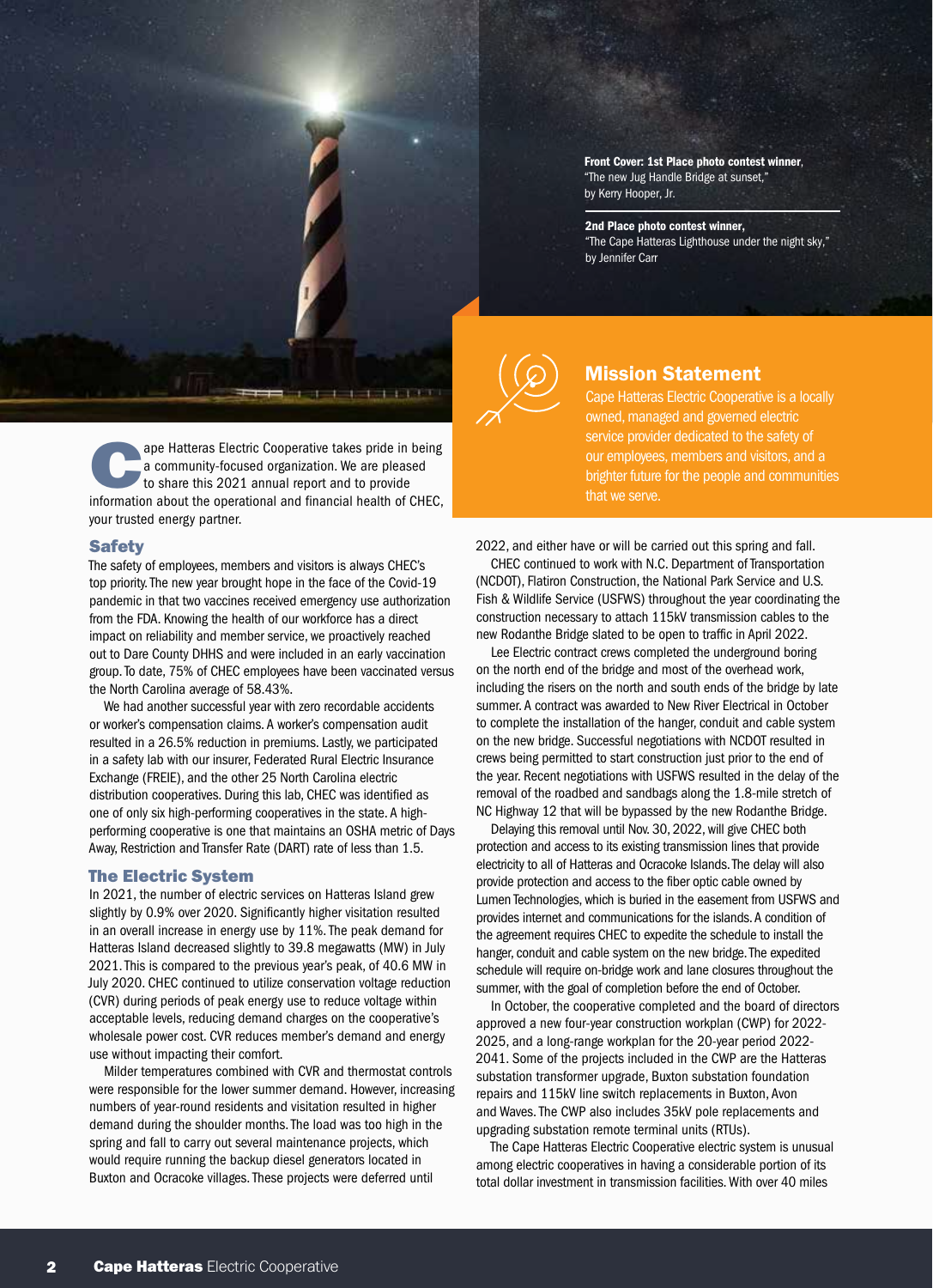of 115kV transmission lines, CHEC has the highest investment in transmission plant per kWh sold out of all North Carolina electric cooperatives and consistently ranks in the top ten out of all electric cooperatives in the United States. Transmission plant is more costly to construct and maintain than distribution facilities. \$26.5 million or 38% of the total physical plant investment of \$70.3 million, is in transmission facilities.

#### Electric Generation

Cape Hatteras Electric Cooperative does not own any electric power generation directly. CHEC is a joint-owner through NC Electric Cooperative's generation supplier, North Carolina Electric Membership Corporation (NCEMC), in the Catawba Nuclear plant and the Lee Combined Cycle gas plant in South Carolina. NCEMC also owns and operates two combustion turbine gas plants in Anson and Richmond counties in North Carolina, and the Buxton and Ocracoke diesel-generating plants. The fuel mix pie chart displayed in this report includes NCEMCowned assets and purchase power agreements.

#### Severe Weather and Outages

2021 was CHEC's most reliable year in the cooperative's history. Despite a very active 2021 Atlantic hurricane season that produced 21 named storms, Hatteras Island was again largely spared the wrath of major storms and the power outages that often accompany them.

The total outage time from all causes resulted in only 45 minutes of average outage time per member in 2021, compared to our five-year average of more than 1,000 minutes per member.

Our focus on improving the resilience of the electric grid is a year-round effort. We take steps on a daily basis to ensure the electric grid can quickly and effectively recover from storms and other threats so our members have the reliable, affordable and sustainable electricity they depend on.

CHEC's outage map, available on chec.coop, shows members' reported electrical outages happening anywhere on Hatteras Island. NC Electric Cooperative's outage map, which shows outages statewide, can be found at ncelectriccooperatives.com.

#### Financial Strength

The cooperative continues to remain financially strong. Operating margins for 2021 were \$3,294,750, which is higher than budget and last year's margins of \$2,970,367. The higher margins were due to record-high visitation, lower wholesale power cost and lower operating expenses from the continuation of the pandemic. The cooperative sold 141 million kWh in 2021, up from 128 million in 2020. In 2021, CHEC distributed capital credits to current and former members in the amount of \$1,886,998.

#### Cooperative Business Model

An electric cooperative's corporate structure is one of member ownership. The cooperative belongs to the communities that it serves. Cooperatives typically serve communities that are not considered profitable by the neighboring investor-owned utility. As a result, CHEC operates as a not-for-profit electric service provider and our loyalty is to our members. A portion of excess margins are refunded each year to past and current members, in the form of capital credits. Retained earnings are used to reduce borrowing requirements of the cooperative and are also refunded in future years.

#### Governance

The cooperative is governed by a member elected board of directors. These leaders are members who live in and are actively involved in the communities of Hatteras Island. Directors are elected to rotating three-year terms.

All incumbent directors have obtained the National Rural Electric Cooperative Association's (NRECA) Credentialed Cooperative Director certification through training and education, and most have obtained the Board Leadership Certificate as well as the elite Director Gold status.

The board's functions include establishing strategic goals and objectives of the cooperative, setting governing policy, approving budgets and selecting a general manager to carry out the day-to-day operations of the cooperative. The board of directors meet regularly to carry out their responsibilities. Meeting dates are posted on our website at chec.coop

#### Member Participation

Cape Hatteras Electric Cooperative encourages member participation. Ballots are mailed each year to provide all members the opportunity to vote in the annual election of directors. The participation rate by CHEC's members is good, with a response of more than 23%.

The 2022 Annual Meeting of Members will be held on Monday, May 23, at the Cape Hatteras Secondary School located on NC Highway 12 in Buxton. Dinner will be served at 6 p.m., followed by a short business meeting.

#### Member Engagement

CHEC continues to offer in-person member service as well as an interactive voice response (IVR) system called Autocue. Members can now check their account status, balance, due dates and pay by check or credit card by calling our main number day or night. Autocue provides this service in both English and Spanish.

The cooperative continues to offer a mobile app for Android or Apple phones, allowing members to view bills, sign up for alerts and reminders, track daily use, view payment history and make payments. Members can also sign up to receive alerts via text or email concerning their account. Members have unlimited access to view their account and make payments by using our online Customer Service Portal. The MyUsage option on the portal allows members to track daily use and view payment and use history. To view the portal, visit chec.coop and click "My Account".

CHEC is constantly searching for more ways to connect with members. We invite you to follow us on Facebook, Twitter and Instagram to stay up-to-date on the latest cooperative news, community events, energy-saving tips and outage updates. These communication tools prove to be invaluable during planned and unplanned outages.

CHEC utilizes the community-run radio station, Radio Hatteras, to provide emergency information during and after major events, as well as other important information about your cooperative. CHEC supports Radio Hatteras by providing the station with space for antennas and equipment. Tune in to Radio Hatteras on 99.1FM and 101.5FM to hear the cooperative's daily public service announcements at 9:30 a.m. and 3:30 p.m.

Email notification for outages and other important information continues to function well. For members that have provided their email addresses, CHEC is now offering the convenience of e-billing. E-billing makes receiving your electric bill faster and easier while eliminating unnecessary paper use.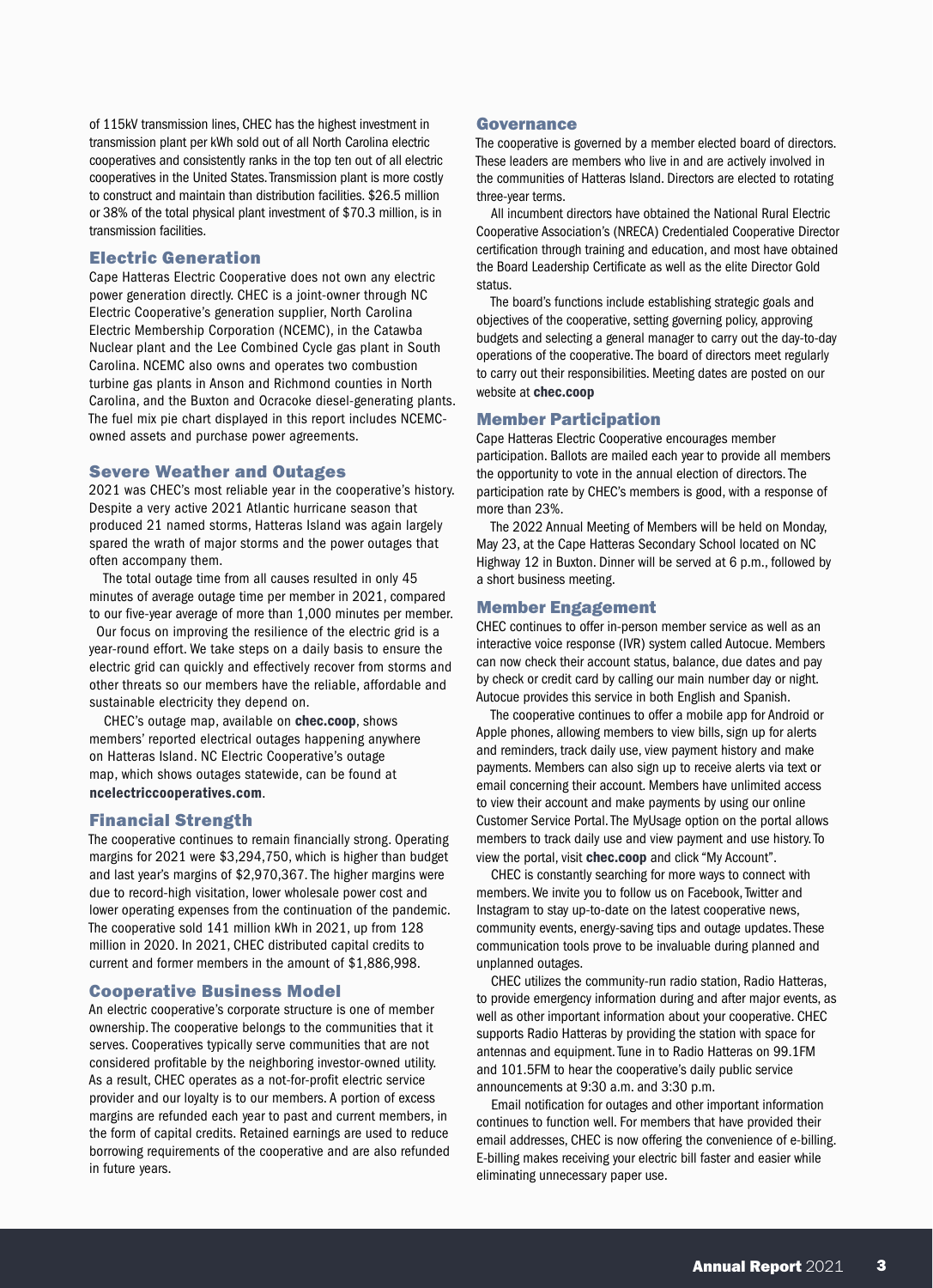#### Current Challenges

System reliability and resilience continues to be a high priority. The electric grid has evolved substantially in recent years and will continue to change as new advancements are transforming the ways co-ops and other utilities transmit power and our members use it. As storms become more frequent and more severe, we are constantly looking at new technologies and construction techniques to both harden our infrastructure, making it less susceptible to storm damage, and smart grid devices, to improve response time when outages do occur.

Attaching transmission cables to the Rodanthe bridge is a significant, yet essential, investment in reliability for electric members on both Hatteras and Ocracoke Islands. Despite a broad distribution of bid documents, only one bid was received from from New River Electrical for the installation of the conduit, hangers and cable on the new bridge. Labor shortages and material costs resulted in a much higher bid than was previously estimated and the total cost of the project is nearly \$15 million. We are pursing government infrastructure funds, and alternatively, loan funds may be available to the cooperative for this project. The cooperative will employ an independent rate consultant to conduct a cost of service study later this year to determine if current electric rates are sufficient to recover the cooperative's cost associated with this project.

Cybersecurity continues to be a major concern for the utility industry. The ransomeware attack on the Colonial Pipeline in May 2021, which crippled fuel supplies in multiple eastern states, put critical infrastructure and the industrial control systems (ICS) that manage their operations in the limelight.

Just prior to the attack, in April 2021, CHEC began the process of investigating the use of a new cybersecurity tool focused on providing additional protection for ICS called Essence 2.0. Essence 2.0 was created by the National Rural Electric Cooperative Association (NRECA) and is an anomaly detection device that uses operational technology sensors to identify and notify about possible network breaches within seconds. After the Colonial Pipeline attack, the Biden Administration became focused on ICS which paved the way for NRECA to receive an additional grant from the DOE to ensure that their Essence tool is an affordable resource for small utilities.

As of the writing of this report, the new tool and been deployed and is learning our system by analyzing network traffic against known devices. CHEC is constantly enhancing and reinforcing our defenses with new technologies and best practices to protect member data and cooperative operations.

#### Focus On a Sustainable Future

CHEC and North Carolina's Electric Cooperatives have been planning for a brighter, more sustainable future for a long time. We've spent the past decade reducing our dependence on carbon-intensive power generation, and as a result, our current fuel mix is more than 50% carbon free. More than half of the power supplied to us from our wholesale power provider comes from emissions-free nuclear generation, an extremely reliable, safe and affordable source of electricity. Our early investment in nuclear energy has allowed our members to benefit from the lowest carbon electricity in the Southeast. North Carolina's Electric Cooperatives, including CHEC, will continue its commitment to providing reliable electricity at the lowest possible cost while also advancing the pursuit of responsible sustainability goals. Together, our target goals are a 50% reduction in carbon emissions from 2005 levels by 2030 and net-zero emissions by 2050. To meet these goals while maintaining reliability and affordability, we will continue to prioritize emissions-free nuclear as a key part of our energy future.

#### Current Fuel Mix



The low-cost, low-carbon future our members desire will stem from innovation and new technologies leveraged across cooperativeoperated distribution systems, including new consumer and commercial solutions.

CHEC supports all energy solutions that are a fit for our members, uphold the safety and reliability of our grid and improve the diversity of our resources while also ensuring that costs are not shifted to members without access to the latest technologies. Our nation's electric grid is shifting from a model where large, centrally located generating plants produce power and push it to the far corners of the grid, to a model that incorporates more distributed energy resources and technologies, like home solar. This is an exciting time in our industry, and we want our members to make a choice that is right for them.

CHEC has created a new toolkit designed to simplify complex questions about solar power as a home energy resource. The toolkit was launched in response to increasing member interest in solar technologies. As your local energy provider, we want to work with members who are interested in pursuing a home solar installation and help them make well informed decisions. The toolkit is available at chec.coop/solar.

CHEC believes that electric vehicles will play a significant role in the future of transportation, and we are preparing for that future now. We offer members rebates and special rates to support increased EV adoption. These "time of use" rates allow members to save by charging during off-peak hours, enabling CHEC and members to work together to use the grid more efficiently. We also allow members to borrow our all-electric Nissan Leaf to experience driving an EV firsthand. To view all EV programs, or to schedule your test drive, visit chec.coop/ev.

Our commitment is also demonstrated through our collective effort with the electric cooperatives statewide to expand EV charging throughout rural North Carolina, bringing opportunities for increased tourism and commerce to co-op communities. CHEC has installed three public charging stations on Hatteras Island, including two Level 2 stations in Waves and Hatteras, and a DC Fast station in Avon. All three sites have shopping, dining and recreational opportunities within walking distance for drivers to enjoy while charging their vehicles. To view all charging stations on Hatteras Island, visit plugshare.com.

In 2021, CHEC continued to meet the North Carolina's Renewable Energy Portfolio Standard (REPS). Through NCEMC, CHEC purchased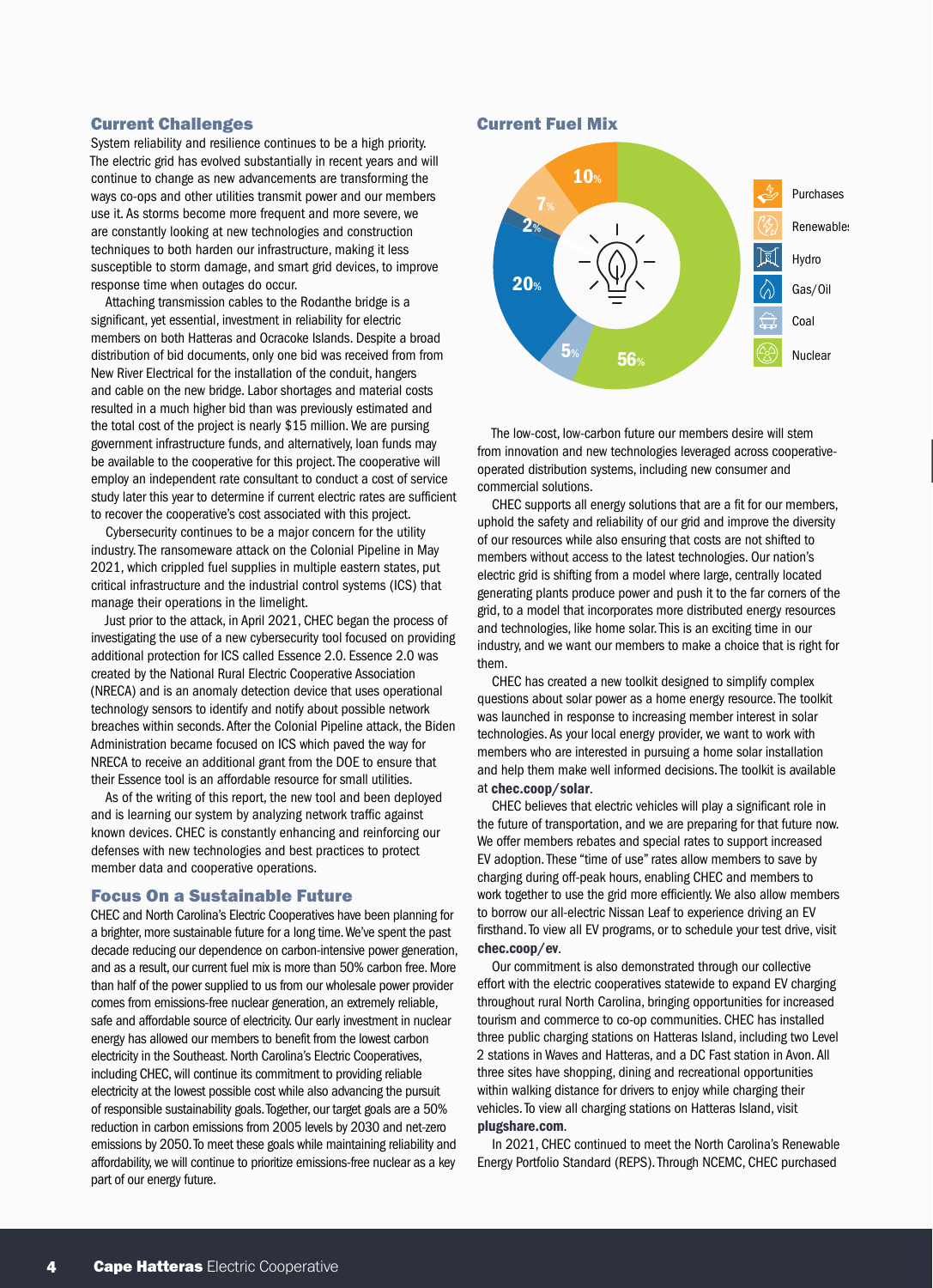

renewable energy and renewable energy credits (RECs) from various

solar, wind, biomass, swine and poultry waste projects.

CHEC's 50kW community solar garden in Hatteras also continues to earn RECs to help the cooperative comply with the REPS law. The educational component of the project is an added bonus from which both Hatteras Island schools and the Hatteras Island Ocean Center benefit. You can view the real-time production of the project by visiting the Sunny Portal at chec.coop.

A significant part of the REPS law continues to be met through energy efficiency programs that help our members reduce their monthly electricity bill. CHEC sells ecobee thermostats at a discount to members who participate in our demand reduction (DR) program. For members who have a Nest thermostat, we offer a "Bring Your Own Thermostat" program that also allows you to enroll in our DR program. All electric homes in both programs receive a monthly credit for participation.

CHEC continues to offer prepaid metering, recognized as an energy cost monitor, allowing members to pay when and how they want. This program allows members to closely monitor their use with options to receive daily communications about kWh use, account balances and high use alerts.

The cooperative helps members save money by issuing rebates for qualifying Energy Star appliance purchases and for the secondary refrigerator/freezer turn-in program. CHEC also offers low-interest loans with financing options for commercial and residential members to purchase high efficiency heat pumps and other energy efficiency improvements. For more information on any of our member energy programs, visit chec.coop/energysolutions.

These programs and solutions will help make our sustainability goals a reality. Because we live and work in the community that we serve, we have strong relationships with our members and can work with you as we shape the future of the electric grid and make power more reliable, affordable, and sustainable for everyone. In addition, efforts to use electricity in new and beneficial ways to make devices and processes cleaner, smarter and less expensive – from EVs to appliances – will help us further cut carbon emissions and reach our long-term sustainability goals. All of these efforts are part of our ongoing commitment to building a brighter future for the people, businesses and communities of Hatteras Island.

#### Manager's message

CHEC's core job is keeping the lights on, but our passion is serving our members. We've worked hard to earn your trust and respect by providing exceptional service and a commitment to our community. As a result, CHEC received the highest American Customer Satisfaction Index (ACSI) score out of all participating electric cooperatives in the 2021 National Survey on the Cooperative Difference.



CHEC's score and No. 1 ranking reflect directly on the dedication to excellence put forth by our employees both in the field and in the office. Our strong performance in the national survey is especially rewarding as we have worked hard to improve the quality of life for our members during the difficult times that the pandemic has presented. Thank you to our members who took the time to answer the survey questions.

Our commitment to this community has been well established over the years and is always a primary focus of our activities. In 2021, CHEC helped the Hatteras Village Civic Association (HVCA) attain a zero-interest loan through the US Department of Agriculture's Rural Economic Development Loan and Grant (REDLG) program, to help pay for the newly constructed multi-use pathway around Hatteras Village. Once HVCA repays CHEC, the funds will remain with the cooperative and can be loaned out again for other economic and community development projects on the island. Please contact us if your non-profit organization would like more information about the REDLG program.

Our commitment to community also extends to our local schools. From support through academic scholarships and Bright Ideas education grants to opportunities like the Youth Tour, Cooperative Leadership Camp and Touchstone Energy Basketball camps, we are committed to supporting the development of tomorrow's leaders.

As a locally owned and operated business, we are proud of our role in helping bring good things to our community. While the larger environment in which we operate is constantly changing, one thing remains constant. Working together with you, the members we serve, we'll continue to operate in a way that is consistent with our No. 1 survey ranking.

On behalf of the board of directors and employees of CHEC. I want to thank you for your patronage in 2021 and for the opportunity to serve you. We are pleased to be able to bring back our in-person Annual Meeting this year and hope to see you there on May 23.

> Susan E. Flythe Executive vice president and general manager

#### Annual Meeting Monday, May 23,

NC Highway 12 Buxton.

Dinner will be served at 6 p.m., followed by a short business meeting.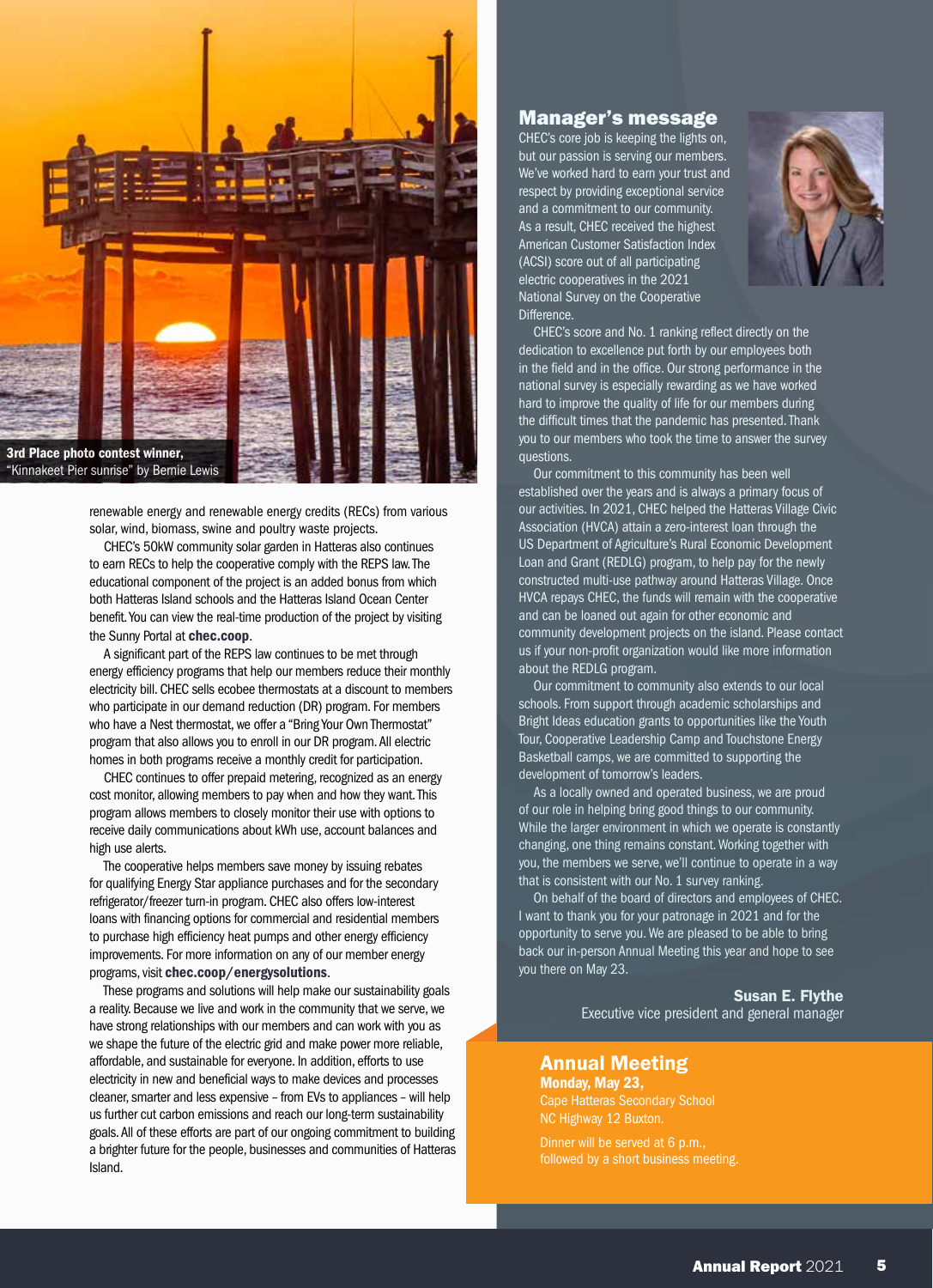### Board of Directors

Your cooperative is governed by a member-elected board of directors. These directors are members who are actively involved in the communities of Hatteras Island. Directors are elected to rotating three-year terms. Directors presently serving are well trained in the job to which they were elected. The functions of the board of directors are to set governing policy, approve budgets and select a manager to carry out the day-to-day operations of the cooperative. The board of directors meet regularly to carry out their responsibilities.



President Richard A. Midgett



Vice President John R. Hooper



Secretary/Treasurer Dan G. Oden Jr.



**Director** Angela Conner Tawes



**Director** Briggs McEwan



**Director** Bryan Mattingly



**Director** Tami Thompson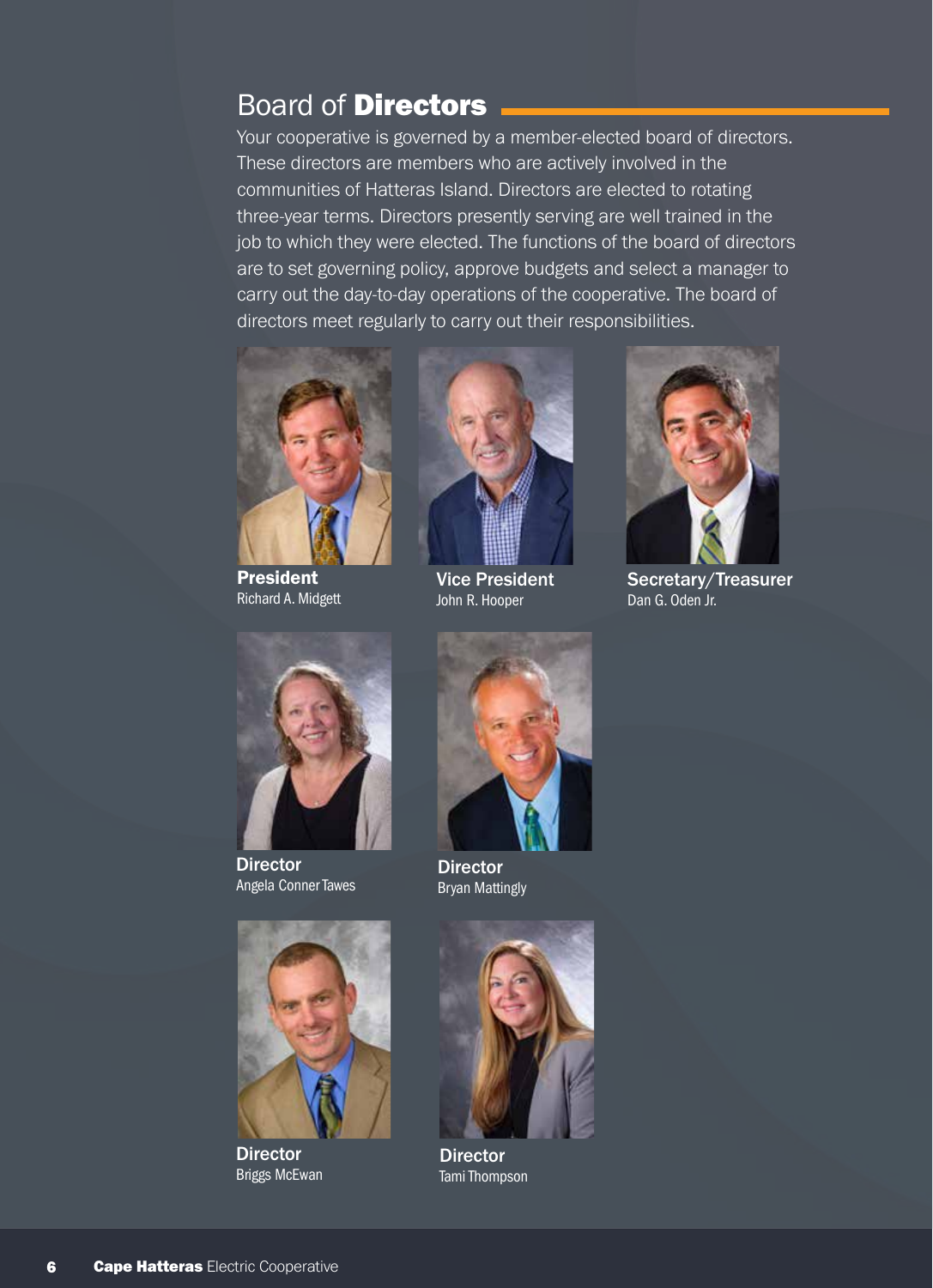## December 2021 Financial Statements

| <b>AS OF DECEMBER 31</b>                         | 2021         | 2020         |
|--------------------------------------------------|--------------|--------------|
| <b>Operating Revenue</b>                         | \$20,596,761 | \$19,836,240 |
| <b>Patronage Capital &amp; Operating Margins</b> |              |              |
| Patronage Capital and Operating Margins          | 3,294,750    | 2,970,367    |
| Interest Income and Other Non-Operating Margins  | 166,197      | 378,620      |
| Capital Credits from Associated Organizations    | 386,382      | 394,014      |
| <b>Patronage Capital or Margins</b>              | \$3,847,329  | \$3,743,001  |
| <b>Assets</b>                                    |              |              |
| Net Utility Plant                                | 58,164,806   | 54,881,270   |
| Investment in Associated Organizations           | 4,611,888    | 4,276,862    |
| Investments in Economic Development Projects     | 612,000      | 288,000      |
| <b>Special Funds</b>                             | 583,516      | 551,637      |
| Temporary Investments and Cash                   | 5,942,717    | 6,001,791    |
| Notes and Accounts Receivable                    | 690,891      | 771,796      |
| <b>Materials and Supplies</b>                    | 2,369,469    | 2,817,867    |
| <b>Other Current and Accrued Assets</b>          | 593,384      | 879,297      |
| Prepayments                                      | 184,118      | 172,740      |
| <b>Deferred Debits</b>                           | 1,118,566    | 647,959      |
| <b>Total Assets</b>                              | \$74,871,335 | \$71,289,219 |
| <b>Liabilities And Other Credits</b>             |              |              |
| Patronage Capital                                | 44,997,990   | 42,952,609   |
| Long Term Debt                                   | 25,532,368   | 24,220,121   |
| Notes and Accounts Payable                       | 629,740      | 670,547      |
| <b>Accumulated Operating Provisions</b>          | 500,000      | 500,000      |
| <b>Consumer Deposits</b>                         | 83,045       | 81,581       |
| <b>Other Current and Accrued Liabilities</b>     | 2,630,209    | 2,448,321    |
| <b>Deferred Credits</b>                          | 498,003      | 416,040      |
| <b>Total Liabilities and Other Credits</b>       | \$74,871,335 | \$71,289,219 |
| 2020 Expenses                                    |              |              |
| <b>Purchased Power</b>                           | 9,118,110    | 8,879,770    |
| Depreciation                                     | 1,974,962    | 1,748,933    |
| <b>Interest Exp</b>                              | 946,697      | 916,784      |
| O & M Exp                                        | 2,520,100    | 2,541,791    |
| <b>Customer Acct Exp</b>                         | 763,135      | 737,494      |
| A & G Exp                                        | 1,979,007    | 2,041,101    |
| <b>Total Expenses</b>                            | \$17,302,011 | \$16,865,873 |